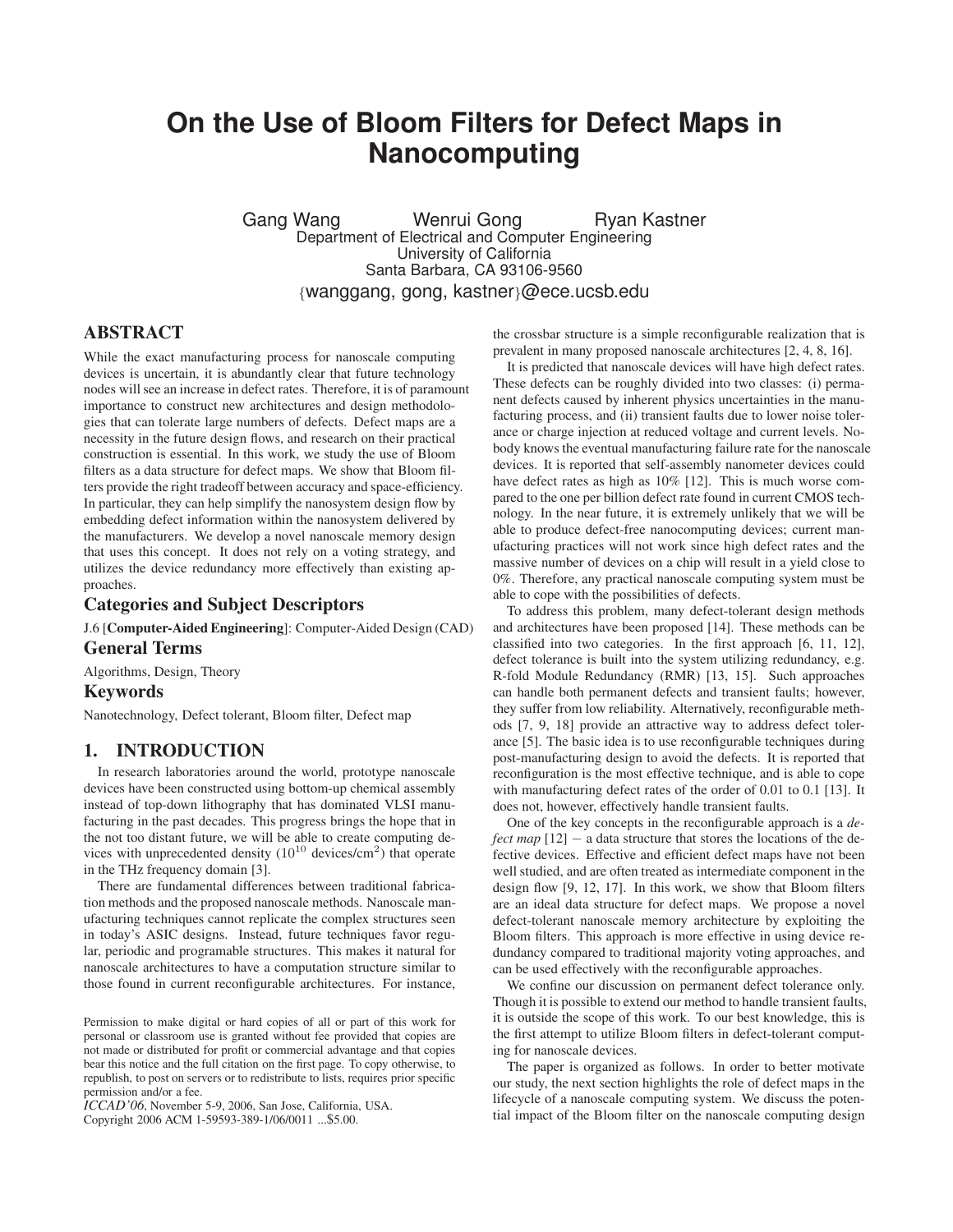

Figure 1: Nanosystem lifecycle (what mitigation methods can be used and how to apply them are greatly impacted by the lifecycle stages).

flow, particularly by embedding defect maps within a computing device. Section 3 describes the fundamentals of Bloom filters, and how they can be used as defect maps. Following that, we present a novel nanoscale memory design using defect maps implemented with Bloom filters. We conclude with Section 5.

## 2. NANOSYSTEM LIFECYCLE AND DEFECT MAPS

A computing device goes through different stages from being manufactured to providing service. These stages greatly constrain the defect-tolerant paradigms that can be practically realized. To understand the related issues, we provide a view of nanosystem lifecycle in Figure 1. The lifecycle is roughly partitioned into three stages: manufacturing, development, and service; each of the stages has a major stakeholder associated with it, the chip manufacturer, the application designer, and the end user, respectively.

Defect mitigation methods available at each stage are limited. In the manufacturing stage, only methods such as RMR and NANDdemultiplexing [6] are feasible as application information is not available then. On the other hand, at the development stage the application designer typically goes through an iterative design, test and verification process to finalize the product. Most likely, the designer will purchase a fabricated programmable nanoscale computing device from the manufacturer, and will be limited from performing circuit level mitigation. Here defect tolerance based on configuration is the primary approach. The biggest limitation at this stage is perhaps the time and money needed to perform full scale defect detection. This is caused by:

- The prohibitive cost of buying and operating test equipment;
- The immense amount of time required to perform defect detection.
- The limitation on expertise. Application designers deal with the underlying computing devices using higher level abstract models, and they may not have the device level knowledge;

Because of these limitations, ideally, the manufacturer shall provide defect information to the designer. For the designer, it is also desired to have a system architecture and a set of design tools that mask these defects as much as possible and handles them transparently in the design process. This allows the designer to focus on application specific issues.

With this view, some existing defect-tolerant methods based on reconfiguration may be difficult to apply in future practice. For example, the framework proposed in [7, 9] requires a deeply coupled approach of nanoscale defect handling and a high level behavior description of the application represented in a control data flow graph. This requires close collaboration and knowledge sharing between application designers and manufacturers.

Alternatively, we believe a more practical approach is to use a defect map as the bridge between the manufacturing and the design stages in order to address defect tolerance problem. The locations of defective devices are recorded in the defect map, which is generated once during the manufacturer's testing and validation process. Providing this map helps to enable a transparent design stage where the defects can be handled automatically by the design tools.

More attractive, with a space-efficient defect map, it is possible to embed the defect map within a nanoscale computing system and deliver them together. We envision that such systems are realized with hybrid architectures similar to the ones developed in [4, 16], where defect maps are stored with reliable CMOS technology.

Such on-chip defect maps are especially useful during the development stage. With system specific defect maps on the same chip, the most important benefit introduced by embedding the defect maps is to enable a better defect tolerant design flow. Without providing such maps, the final mapping of a design is proceeded by a defect test and diagnosis process on each computing device in order to obtain the critical defect map information, and configure the design around these defects using a mapping tool. This is prohibitive in practice, as we described previously. One could argue that the defect map could be provided as off-the-chip files by the manufacturers. This is definitely a possible solution in labs with sophisticated database support to keep track of the individual defect map for each device. However, it is hardly practical for systems that require field reconfigurability after product deployment.

On the other hand, by using a space-efficient defect map embedded on the same chip, the application design flow could be greatly simplified. It provides a system specific bridge between the manufacturing and the development stage. Existing design tools enhanced with querying capability of the defect map can be applied directly by the application designer. This saves the trouble for the designer to examine defects in a system-by-system manner, which is costly, time consuming and distractive. Also it eliminates the requirement to purchase expensive setups in order to perform such tests. It is foreseeable such an enhancement will greatly improve the productivity of the design process and reduce cost incurred for managing this information through the lifecycle of the nanosystem.

Moreover, having a embedded defect map in the deployed sys-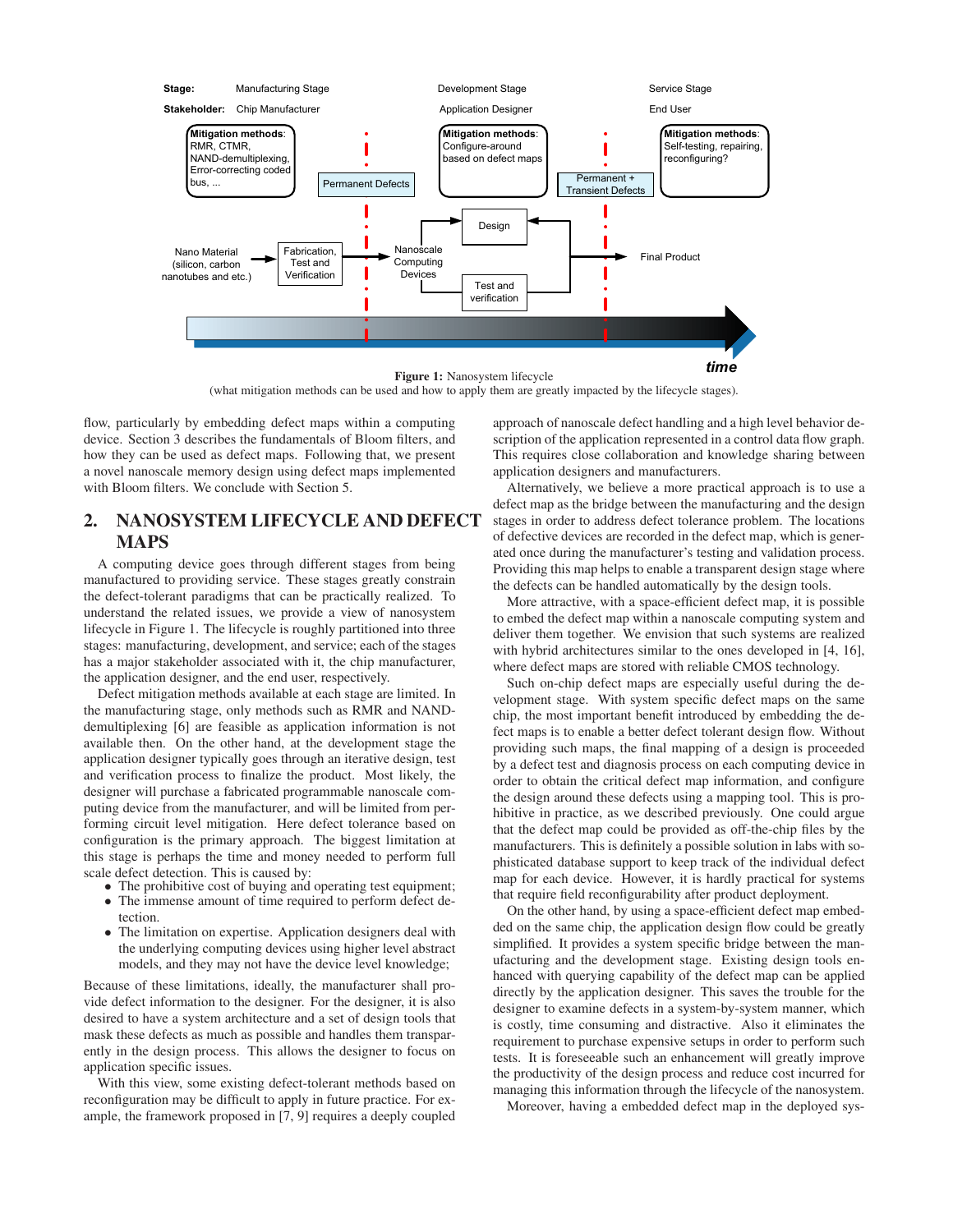tem is beneficial for self-testing and reconfiguration in the field, which makes field reconfigurability more feasible. For example, the reconfiguration approaches suggested in [12] and [9] both need to locate a valid area on the nanosystem and configure the nanoscale devices in this area as the initial testing circuitry. With an accompanying defect map, we can speed up this process and also guide the testing process with previously obtained defect information.

In order for defect maps to be an integral part of the design flow, its implementation must meet certain requirements. We identify the following criteria for a practical implementation of defect maps:

- 1. It must be space efficient for a huge number of devices.
- 2. It must support random access to be efficient for any real use.
- 3. It must be accurate;it should not allow false negatives, which will wrongfully report a defective device to be functional.

One straight forward way is to use a flat data structure such as a two-dimensional matrix for the crossbar architecture, where each bit indicates whether a specific nanoscale device is defective or not. This approach satisfies the random access and accuracy requirements, however, it is not space efficient. For one billion  $(10^9)$ devices, assuming no extra bits are needed to maintain such a structure, it requires 125 MBytes! One may use a compression technique such as the Run-Length Encoding to reduce the space usage. However, this does not meet the random access requirement.

Unfortunately, the implementation of defect maps has received little attention in previous literature. Some possible reasons for the lack of study in this area are: 1) it is commonly believed that the size of the defect maps for the nanoscale fabric would be prohibitively large; and 2) it is commonly believed that the entire design flow has to be customized per nanochip, which results in a radical shift from conventional design methods where all logic and physical design tools have to redeveloped [17]. In the following, we attempt to demonstrate that these are not necessarily true and it is possible to construct space-efficient defect maps for high density and high defect rate (a billion devices, 10% defect rate) nanoscale chips with only modest changes in existing tool chains.

## 3. DEFECT MAPS USING BLOOM FILTERS

A Bloom filter is a simple space-efficient randomized data structure for representing a static set in order to support approximate membership queries [1]. The main idea is to achieve space efficiency by allowing false positives with a low probability in the membership query. That is, for a query on element *x*, when the Bloom filter says that  $x$  is not in the set, the answer is always correct. However, when it says *x* belongs to the set, it may be wrong with a small probability. This is extremely useful when most elements are *not* in the set of interest. More importantly, it offers flexible ways to adjust the tradeoff between the space and the rate of false positives. Bloom filters have been widely used in database software, and have recently started receiving intensive attention in networking applications.

The implementation of a Bloom filter is quite simple. It represents a set  $A = a_1, a_2, \ldots, a_n$  of *n* stored elements as a vector *v* of *m* bits, where initially all the bits are set to <sup>0</sup>. Associated with the Bloom filter are *k* independent hash functions  $H_1, H_2, \ldots, H_k$ , each with a range of  $1, \ldots, m$ . For every element  $a$  to be stored, the bits at positions  $H_1(a), H_2(a), \ldots, H_k(a)$  in *v* are set to 1. A particular bit might be set to 1 multiple times but only the first one is effective. Later, to determine whether  $x$  is in the set, the bits at positions  $H_1(x)$ ,  $H_2(x)$ , ...,  $H_k(x)$  are checked. If any of them is 0, then certainly  $x$  is not in the set  $A$ . This guarantees that no false negative will be returned. However, a false positive is possible when the bits of *x* happen to be all set by previously

stored elements. For a fixed *n*, the parameters *k* and *m* can be adjusted to tradeoff between the size of the filter and the false positive probability. Generally, the false positive probability decreases as *k* increases or *m/n* increases.

We can use a Bloom filter to store all the addresses of the defective devices. Clearly it meets the random access requirement by simply performing hashing on the incoming locations. It achieves great space-efficiency with a small one-side (false positive) error rate. The error rate is justified by the abundance of devices in nanoscale computing systems, which simply result in functional devices to be marked as defective. Moreover, we can deterministically make tradeoffs by adjusting the number of hash functions, the bit size derived from the defect rate of the specific nanoscale realization, and the application requirements.

| defect |     |   | map  | false    |          |
|--------|-----|---|------|----------|----------|
| rate   | m/n | k | size | positive | savings  |
| 0.01   | 10  | 5 | 12.5 | 0.009    | 90.0%    |
| 0.02   | 10  | 5 | 25.0 | 0.009    | 80.0%    |
| 0.03   | 10  | 5 | 37.5 | 0.009    | 70.0%    |
| 0.04   | 10  | 5 | 50.0 | 0.009    | $60.0\%$ |
| 0.05   | 8   | 5 | 50.0 | 0.022    | $60.0\%$ |
| 0.06   | 8   | 5 | 60.0 | 0.022    | 52.0%    |
| 0.07   | 7   | 5 | 61.2 | 0.035    | 51.0%    |
| 0.08   | 6   | 4 | 60.0 | 0.056    | 52.0%    |
| 0.09   | 6   | 4 | 67.5 | 0.056    | 46.0%    |
| 0.10   | 6   | 4 | 75.0 | 0.056    | 40.0%    |

Table 1: Tradeoffs on using Bloom filters as defect maps. (Computation is done for  $10^9$  devices. Map size is in MBytes.)

Consider a nanosystem that contains  $10<sup>9</sup>$  devices with a defect rate of 5%. This implies that  $5 \times 10^7$  devices are defective. With a *m/n* ratio of 8 bits, and 5 hash functions, we can construct a defect map using 50 Mbytes with a false positive error of 2.17%. This is a 60% reduction on the storage space required compared with the flat implementation. Table 1, we provide a list of possible tradeoffs for defect rates from 0.01 to 0.1. It can be seen, with modest false positive rates, we are able to shrink the size of the defect maps by 40% to 90% compared with the trivial, flat implementation. This makes it more feasible to be embedded within a nanosystem.

One may question the effectiveness of using multiple hashing functions and whether it is practical. This concern is justified as most hash functions involve modulation. Furthermore, hashing is the only non-trivial operation that the Bloom filter requires, therefore any optimization on this step will translate into great gains. Recently, Kirsch *et al.* reported [10] progress on this topic. Their key idea is borrowed from the classic hashing literature that uses two hash functions  $h_1(x)$  and  $h_2(x)$  to simulate additional hash functions  $g_i$  in the form  $g_i(x) = h_1(x) + ih_2(x)$ , where *i* is hash function index.

By leveraging this method, they have shown that a Bloom filter can be implemented using only two pseudorandom hash functions  $h_1$  and  $h_2$  without any noticeable increase in the asymptotic false positive probability for Bloom filters of fixed size with reasonable parameters. This is a significant result. It indicates that for a single Bloom filter with *k* hash functions, we only need to compute two modulations and the remaining hashes can be quickly calculated using addition/subtraction recursively on these two values. This result may greatly simplify hardware implementations.

## 4. REDUNDANT NANOSCALE MEMORY

A nanoscale memory architecture based on defect maps using Bloom filters is illustrated in Figure 2. In this design, we use the